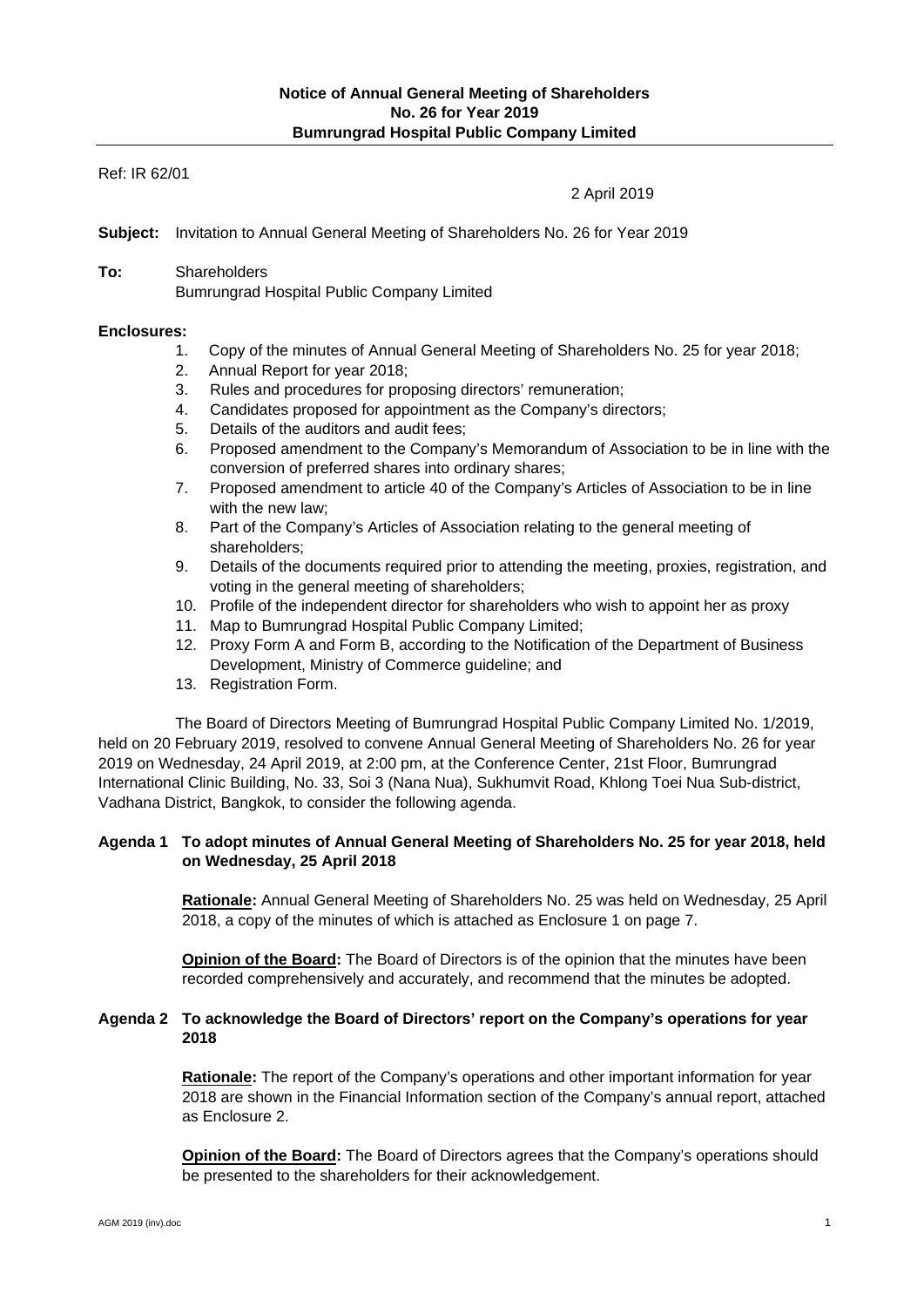# **Agenda 3 To consider and approve the audited statements of financial position and income statements for the year ending on 31 December 2018**

**Rationale:** The statements of financial position and income statements for the year ending on 31 December 2018 were audited and certified by the Company's auditor, and considered by the Audit Committee, details of which are shown in the Report and Consolidated Financial Statements section of the Company's annual report, attached as Enclosure 2.

**Opinion of the Board:** The Board of Directors resolved that the shareholders' meeting considers and approves the Company's statements of financial position and income statements for the year ending on 31 December 2018, as audited and certified by the Company's auditor, EY Office Limited, and considered by the Audit Committee.

# **Agenda 4 To consider and approve the appropriation of net profit for fiscal year 2018 and the declaration of dividends, and to acknowledge the payment of interim dividend**

**Rationale:** The Company's dividend policy takes into consideration the Company's performance, financial structure and status, investment plans, consistency of dividend payment, and the economic environment, without a fixed dividend payout ratio. For the year 2018, the Company reported consolidated net profit of Baht 4,151,885,684, and did not have retained losses, and therefore the Company is able to consider a dividend payment to shareholders. Article 4.1 of the Company's Article of Association states that when the Company has net profit which can be distributed to shareholders, the preferred shareholders will receive dividends before the ordinary shareholders. In any year in which dividends distributed to the preferred shareholders reach 15% of the Company's capital as represented by the preferred shares, the balance of the profit shall be distributed to the ordinary shareholders in any amount as determined by the shareholders' meeting. In any year that the Company is able to distribute dividends equal to more than 15% of its capital, the shareholders of both types shall receive the dividends equally.

Details of the appropriation of net profit and proposed dividend payment as compared with the previous year are as follows:

| <b>Details of Profit Appropriation</b>                | 2018        | 2017        |
|-------------------------------------------------------|-------------|-------------|
| 1. Net profit (million baht)                          | 4,151.89    | 3,943.89    |
| 2. No. of preferred and ordinary shares (shares)      | 730,052,222 | 730,052,222 |
| 3. Dividends (Baht/share)                             | 2.90        | 2.70        |
| - Interim dividends (Baht/share)                      | 1.10        | 1.00        |
| - Final dividends (Baht/share)                        | 1.80        | 1.70        |
| 4. Total dividend amount (million baht)               | 2,117.00    | 1,971.14    |
| 5. Dividend payout ratio                              | 51.00%      | 50.00%      |
| 6. Appropriation of profit as reserves (million baht) | -           |             |

The proposed dividends for the year 2018 equal more than 15% of the Company's total capital. Therefore, the dividend will be paid to all preferred and ordinary shareholders equally, in accordance with the Company's Dividend Payment Policy and the Company's Articles of Association.

As of the end of 2018, the Company has statutory reserves of Baht 92,275,000, which equal more than 10% of the Company's registered capital, and therefore the Company did not appropriate additional profit to the reserve fund in 2018.

**Opinion of the Board:** The Board of Directors resolved that it was appropriate to propose to the shareholders' meeting to consider and approve the payment of dividends for the year 2018 from the consolidated net profit at the rate of Baht 2.9 per share, amounting to Baht 2,117 million, or 51% of consolidated net profits for 2018.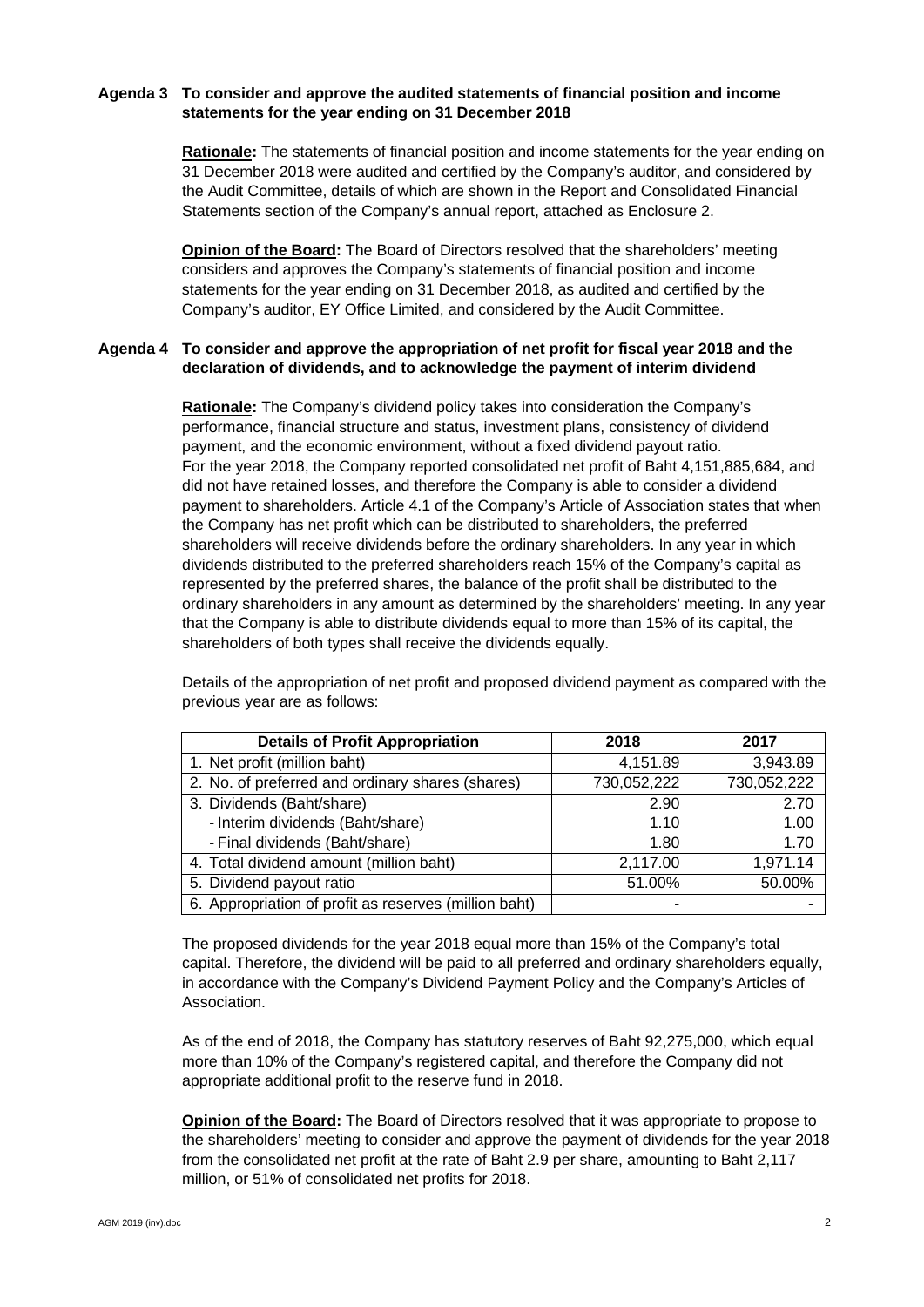In addition, the Board of Directors will report to the shareholders' meeting so they can acknowledge that the interim dividend of Baht 1.1 per share, totaling Baht 803 million, was paid on 5 September 2018.

Therefore, the remaining dividends of Baht 1.8 per share, totaling Baht 1,314 million (for an operating period from 1 July 2018 to 31 December 2018) will be paid to all preferred and ordinary shareholders whose names existed on the record date, 7 March 2019. The proposed date for dividend payment is 8 May 2019.

The payment of dividends for the year 2018 will be payable out of the Company's net profit, and taxable at the rate of 20 percent.

# **Agenda 5 To consider and approve the election of directors to replace the directors who will retire by rotation**

**Rationale:** According to article 23 of the Company's Articles of Association, in every annual general meeting of shareholders, one-third of the directors must retire from the office. In this meeting, there are four directors who will retire by rotation:

| $\mathbf{1}$ . | Mr. Chai       | Sophonpanich   | Chairman of the Board of Directors, and the Investment<br>Committee                                                                   |
|----------------|----------------|----------------|---------------------------------------------------------------------------------------------------------------------------------------|
|                | 2. Mr. Chanvit | Tanphiphat     | Vice Chairman of the Board of Directors, and member of<br>the Nomination and Remuneration Committee                                   |
|                | 3. Mrs. Aruni  | Kettratad      | Independent director, and Chairperson of the Nomination<br>and Remuneration Committee                                                 |
|                | 4. Mr. Somsak  | Chaovisitsaree | Resigned from his position of director, Medical Director,<br>and Hospital Chief Executive Officer with effect from 31<br>January 2019 |

The Company has election rules and regulations for directors and management as detailed in Enclosure 4, on pages 23 and 26, whereby the Company provided the opportunity for shareholders to nominate candidates with appropriate knowledge, ability and qualifications as directors of the Company from November 2018 to January 2019, but none of the shareholders nominated a candidate. Also, the Nomination and Remuneration Committee considered the qualifications and number of directors taking into account the election rules and regulations, the relevant laws, the Company's Articles of Association, and the Board of Directors' Charter. The Nomination and Remuneration Committee then agreed to propose the re-appointment of only three directors whose terms will expire by rotation for another term to the shareholders' meeting, given that Mr. Somsak Chaovisitsaree had resigned as director of the Company. In its view the qualifications of those directors are appropriate for the business operation of the Company and the number of directors is appropriate. We propose that the shareholders kindly approve the re-appointment of the following three directors whose terms will expire by rotation for another term:

| 1. Mr. Chai    | Sophonpanich | Chairman of the Board of Directors, and the Investment<br>Committee                                 |
|----------------|--------------|-----------------------------------------------------------------------------------------------------|
| 2. Mr. Chanvit | Tanphiphat   | Vice Chairman of the Board of Directors, and member of<br>the Nomination and Remuneration Committee |
| 3. Mrs. Aruni  | Kettratad    | Independent director, and Chairperson of the Nomination<br>and Remuneration Committee               |

The profiles of the candidates proposed for appointment as the Company's directors are attached in Enclosure 4, on pages 24, 25 and 27).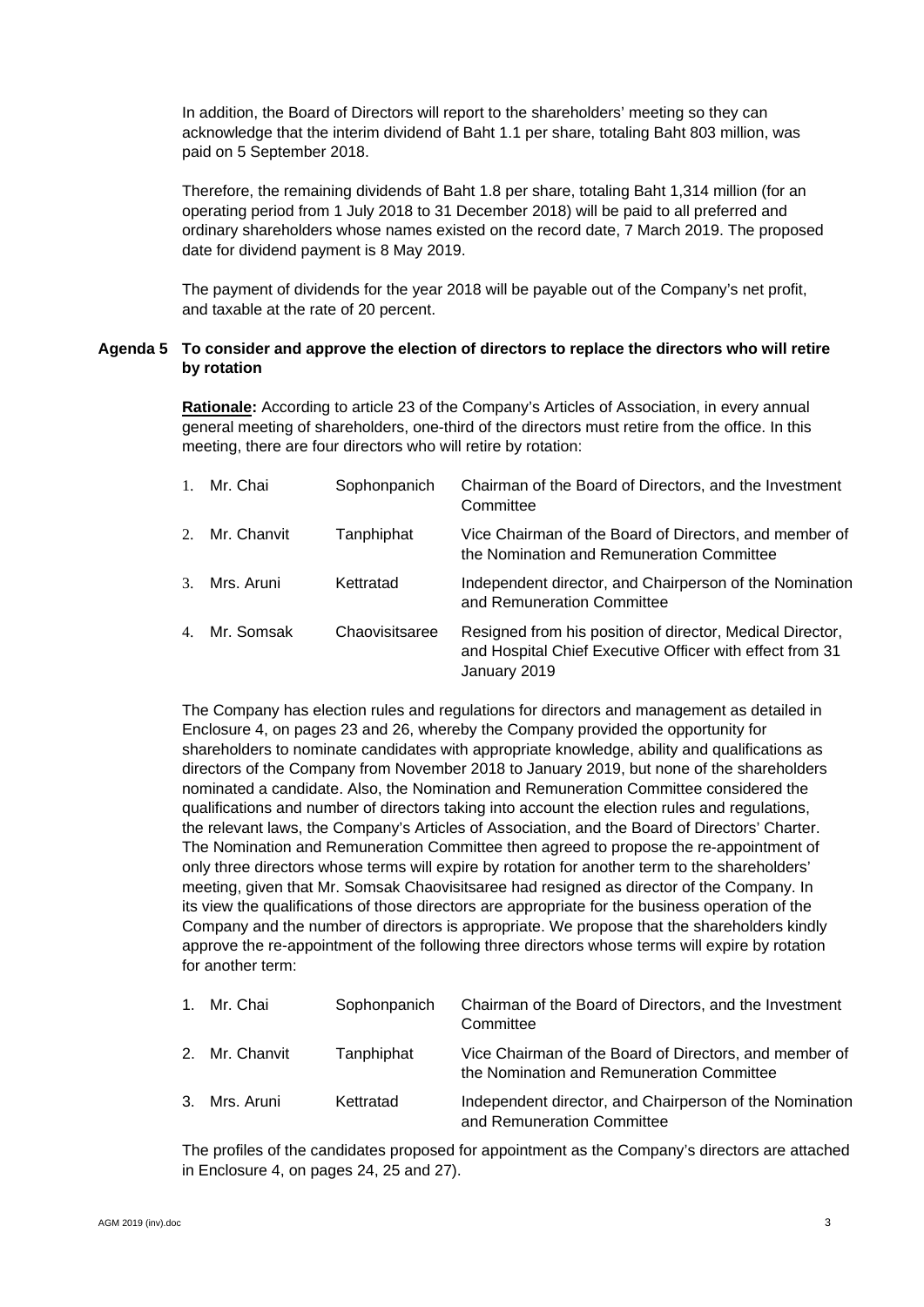**Opinion of the Board:** The Board of Directors, excluding directors with vested interest, agrees with the Nomination and Remuneration Committee. Also, the Board of Directors has considered that the proposed candidate to be the Independent Director shall give an opinion independently and be in line with the related rules and regulations. The Board of Directors then recommends that the shareholders' meeting re-appoint the three directors who will retire by rotation in 2019, namely Mr. Chai Sophonpanich, Mr. Chanvit Tanphiphat, and Mrs. Aruni Kettratad, as directors of the Company for another term.

## **Agenda 6 To consider and approve the directors' and committee members' remuneration for the year 2019**

# **Rationale:**

### **Rules and procedures for proposing directors remuneration**

The Board of Directors has a policy to set the directors' and committee members' remuneration to be at the appropriate level, in accordance with the duties and responsibilities of the directors and committee members, taking into consideration the overall economic situation, and comparison with other companies in the industry. Directors' remuneration consists of annual remuneration and meeting attendance remuneration. The duties, responsibilities, and remuneration of the directors are shown in the Management Structure section of the Company's annual report, attached as Enclosure 2 and in Enclosure 3, on page 22.

### **Remuneration elements**

In 2019, the Nomination and Remuneration Committee considered the results of Company's operation, the general economic situation, and a comparison between the Company's directors' remuneration and that for directors of other companies in the same industry, and deemed it appropriate to propose to the shareholders for their approval that the directors' and committee members' remuneration for the year 2019 total no more than Baht 22.2 million with the following details:

 Directors' and Committee members' meeting remuneration for the year 2019 shall total no more than Baht 5.6 million with the same rate as in 2018 as follows:

(Baht/person/meeting)

|                           |        | $\cdot$ |
|---------------------------|--------|---------|
| <b>Board of Directors</b> | 2019   | 2018    |
| Chairman                  | 50,000 | 50,000  |
| Vice Chairman             | 40,000 | 40,000  |
| Director                  | 30,000 | 30,000  |

(Baht/person/meeting)

| Committee      | Nomination and<br>Audit<br>Investment |        |              |        |           |        |                          |        |
|----------------|---------------------------------------|--------|--------------|--------|-----------|--------|--------------------------|--------|
|                |                                       |        |              |        |           |        | Bumrungrad               |        |
| <b>Members</b> | Committee                             |        | Remuneration |        | Committee |        | International            |        |
|                |                                       |        | Committee    |        |           |        | Hospital, Bangkok        |        |
|                |                                       |        |              |        |           |        | Governing                |        |
|                |                                       |        |              |        |           |        | <b>Board</b>             |        |
|                | 2019                                  | 2018   | 2019         | 2018   | 2019      | 2018   | 2019**                   | 2018*  |
| Chairman       | 50,000                                | 50,000 | 50,000       | 50,000 | 50,000    | 50,000 | ٠                        | 25,000 |
| <b>Members</b> | 30,000                                | 30,000 | 30,000       | 30,000 | 30,000    | 30,000 | $\overline{\phantom{a}}$ | 20,000 |

\* Only for members that are not management of the company

\*\* In 2019, the Company has changed its hospital management structure. The committees who manage the hospital do not receive any remuneration.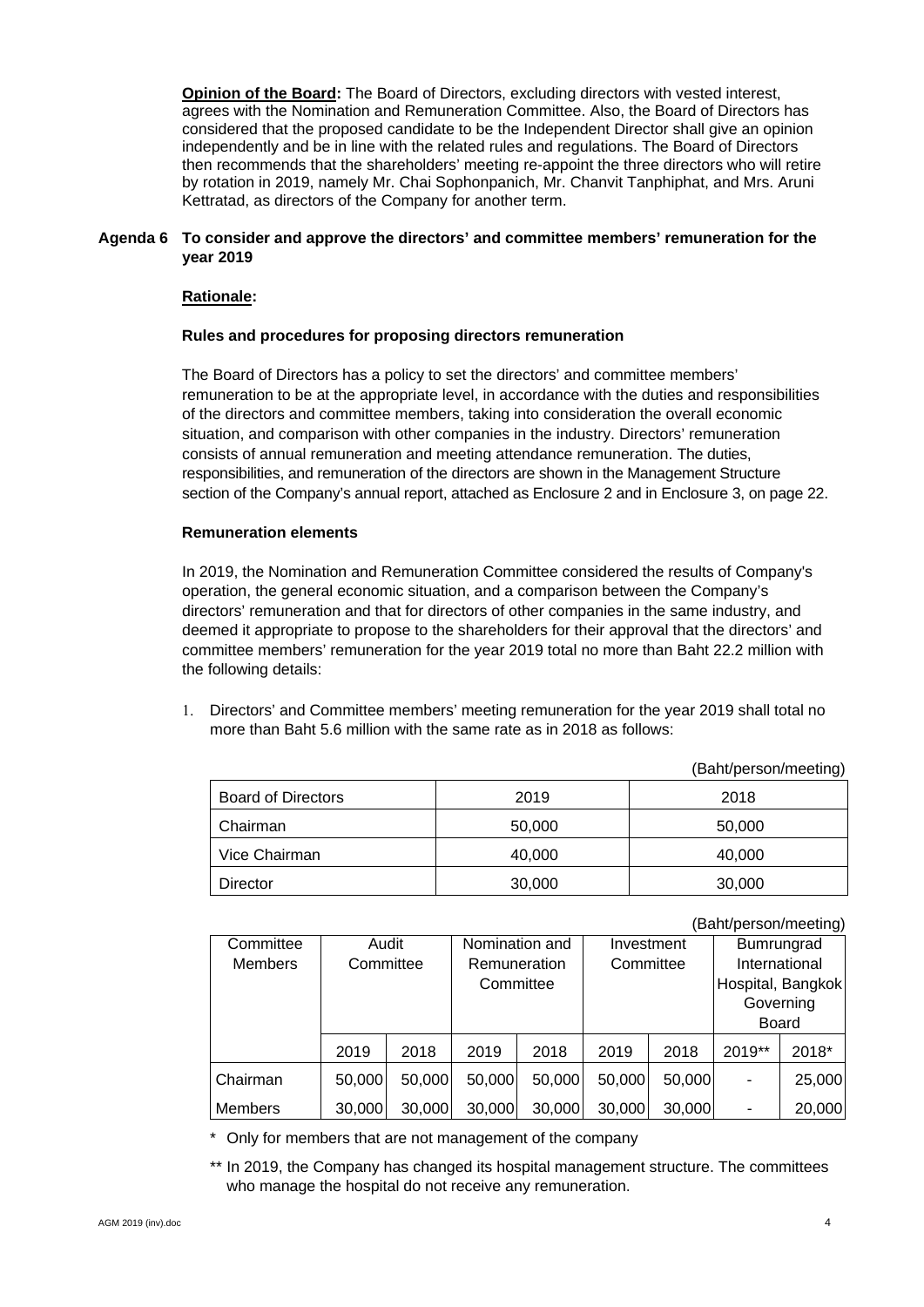2. Directors' annual remuneration for the year 2019 be a total of no more than Baht 16.6 million shall be allocated by the Chairman of the Board of Directors. In 2018, the shareholders had approved a total annual remuneration of Baht 16.24 million.

|                           |                                                       | ι Daniv ναι ιν ναι ι |
|---------------------------|-------------------------------------------------------|----------------------|
| <b>Board of Directors</b> | 2019                                                  | $2018*$              |
| Chairman                  | Baht 16.6 million, which                              | 2,190,000            |
| Vice Chairman             | shall be allocated by the<br>Chairman of the Board of | 1,867,000            |
| Director                  | <b>Directors</b>                                      | 1,410,000            |

\* The actual rate allocated in 2018

**Opinion of the Board:** The Board of Directors agrees with the Nomination and Remuneration Committee, and recommends that the shareholders' meeting approve the directors' and committee members' remuneration for the year 2019 as proposed.

# **Agenda 7 To consider and approve the appointment of the auditor, and to fix the audit fees for year 2019**

**Rationale:** The Audit Committee has proposed the appointment of Ms. Kosum Cha-em, Certified Public Account No. 6011, Ms. Vissuta Jariyathanakorn, Certified Public Accountant No. 3853, and Ms. Sumalee Reewarabandith, Certified Public Accountant No. 3970 of EY Office Limited, to the Board of Directors for proposal to the shareholders as the Company's auditors for the year 2019, and the fixing of the audit fees to be no more than Baht 3,040,000. Additional details of the proposed auditor and audit fees are attached in Enclosure 5 on page 28.

The Audit Committee is of the view that EY Office Limited has provided efficient services for the Company and is familiar with the hospital business, and the proposed audit fee is appropriate and at the same level as other companies in the same industry.

**Opinion of the Board:** The Board of Directors concurs with the Audit Committee's proposal to the shareholders' meeting to appoint Ms. Kosum Cha-em, Certified Public Account No. 6011, Ms. Vissuta Jariyathanakorn, Certified Public Accountant No. 3853, and Ms. Sumalee Reewarabandith, Certified Public Accountant No. 3970 of EY Office Limited, as the Company's auditors for the year 2019, and the fixing of the audit fees to be no more than Baht 3,040,000.

# **Agenda 8 To consider and approve the amendment to clause 4 of the Company's Memorandum of Association with respect to the registered capital, to be in line with the conversion of preferred shares to ordinary shares in 2019**

**Rationale:** The Company's Board of Directors' Meeting No. 5/1998, held on 11 November 1998, resolved that preferred shares can be converted into ordinary shares at the rate of one preferred share to one new ordinary share in February of each year.

In February 2019, preferred shareholders exercised their rights to convert 90,000 preferred shares to ordinary shares. Therefore, clause 4 of the Memorandum of Association, pertaining to the types of shares of the registered capital must be amended, as detailed in Enclosure 6 on page 29.

**Opinion of the Board:** The Board of Directors recommends that the shareholders' meeting approve the amendment to clause 4 of the Company's Memorandum of Association to be in line with the conversion of preferred shares to ordinary shares, as required by law.

(Baht/person/year)